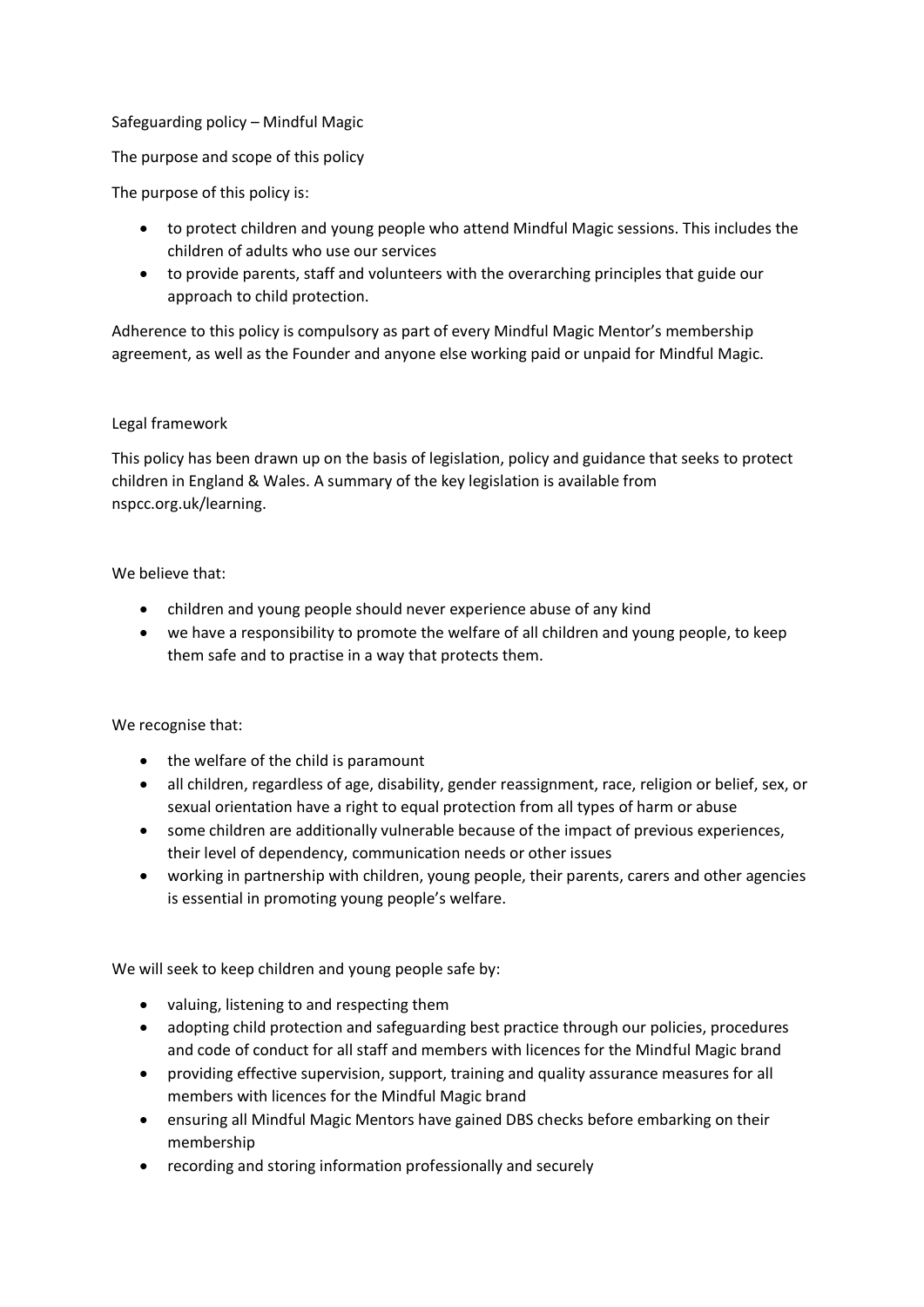- sharing information about safeguarding and good practice with children, their families, staff and volunteers
- using our safeguarding procedures to share concerns and relevant information with agencies who need to know, and involving children, young people, parents, families and carers appropriately
- using our procedures to manage any allegations against staff or facilitators effectively
- ensuring that we all provide a safe physical environment for our children, young people, staff and volunteers, by applying health and safety measures in accordance with the law and regulatory guidance

In this regard, it is the responsibility of each Mindful Magic Mentor to:

- ensure all parents/guardians give written consent for their child to participate in Mindful Magic activities
- ensure all parents/guardians give written consent for their child to be photographed during Mindful Magic sessions
- ensure parents understand that Mindful Magic should not replace any form of medical support, counselling or therapy, and is regarded as an extra-curricular activity in and of itself

In regards to online sessions, it is the responsibility of each Mindful Magic Mentor to:

- make sure that sessions that include children participating are not recorded
- ensure that parents give written consent for their child to participate in a session through the relevant online platform (i.e. Zoom)
- ensure that parents understand the importance of remaining in the room and that they are responsible for their child's health and safety during the session
- set passwords for meetings to ensure the highest level of security
- keep personal identifiable details, such as phone number and surnames, private
- keep a register of attendees to make sure nobody intrudes in the group.
- mute participants on entry, only allow the host to share the screen, and disable the ability to join before the host where possible (all possible using Zoom)

## Dealing with disclosures and concerns about a child or young person

It is the responsibility of each Mindful Magic Mentor to:

- receive and record information of concern
- consult with, pass on information to and receive information from statutory child protection agencies, such as the local authority children's social care department and the police. This includes making formal referrals to these agencies when necessary.
- consult with the NSPCC when such support is needed 0808 800 5000
- make the Founder of Mindful Magic aware if any cause of concern has been raised
- be familiar with and work within local inter-agency child protection procedures developed by the local safeguarding children board.
- be familiar with issues relating to child protection and abuse, and keep up to date with new developments in this area.
- complete the NSPCC Introduction to Child Protection training as part of the Mindful Mentor training and membership